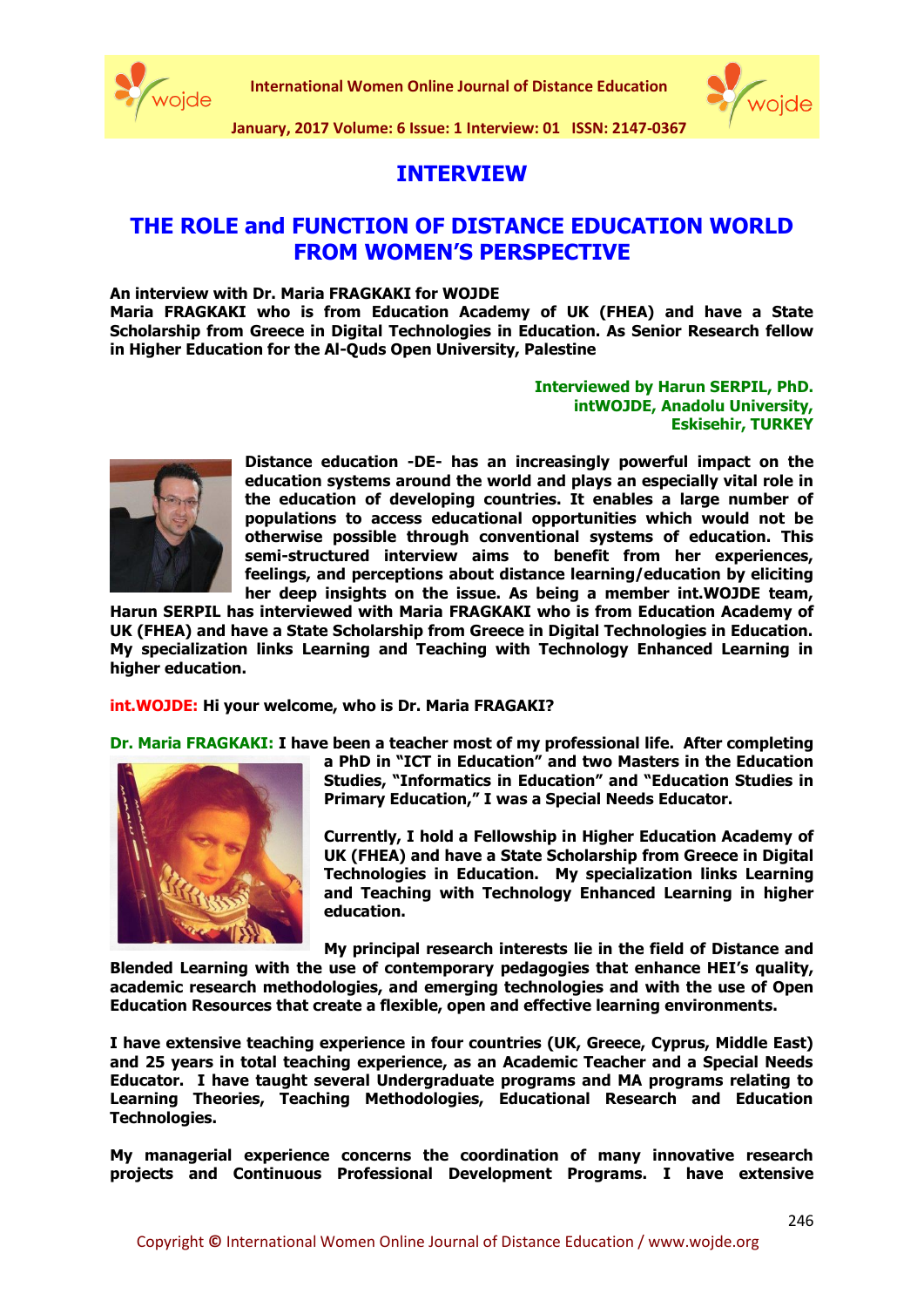

**International Women Online Journal of Distance Education**



**January, 2017 Volume: 6 Issue: 1 Interview: 01 ISSN: 2147-0367**

**collaboration with EU and Global Universities and Institutes, UK and EU professional bodies.**

**int.WOJDE: What are your views about distance education? How does distance education support the education system of your country?** 

**Dr. Maria FRAGKAKI: Permit me to consider Palestine as my second country and talk from** 



**this perspective. In Palestine we are facing challenges. Political and economic instability and uncertainty; lack in the allocated budgets for scientific research; instability of foreign aids and funding inflow; lack of communication and networking with the rest of the Arab world and various limitations on the development of the communication networks in Palestine and their expansion per the new trends, are some of these challenges. We meet these challenges by building on our strengths. Important learning and innovation centres of Excellence exist with** 

**strong research competencies on state of the art learning and teaching theories and new research methodologies; experienced gained knowledge on 21st C. skills and how to develop them through a teaching excellence framework, TEL experience through research projects and applications a high quality provided management and** 



**Human Resources centre offering flexible administrative procedures and successful collaborations with EU and international HEIs and institutions.** 



**Palestinian academics see Distance Education as an important way to communicate ideas, theories, and practices with the rest of the world. Palestinian learners see Distance Education as a vehicle that can travel them wherever they want, to learn what they want, with them that they want. I share this belief that Distance Education can transcend boundaries to build learning framework. Greece faced similar economical and ethical challenges where Distance Education plays a similar role. Our borders have been affected by economic constraints and the domino effects of a political war which is another form of occupation. I am proud of my country as well as Greek educators and learners who continue to build hope and learning through Distance Learning pathways. We will succeed over time. In regards to the UK, outcomes have not proved sufficient for the** 

**development of the HE pedagogies and strategies in relation with Distance Education despite substantial investment** 

**Fortunately, failure in specific IT initiatives has not caused major setbacks because the use of technology is increasing in both administration and teaching. UK has in our days to deal with Brexit. Maybe Distance learning will play a similar role like this in Greece and Palestine. Distance learning has the potential to open doors that are closing to learners all over the world.**

**int.WOJDE: What has been your experience at your current workplace for distance education/learning?**

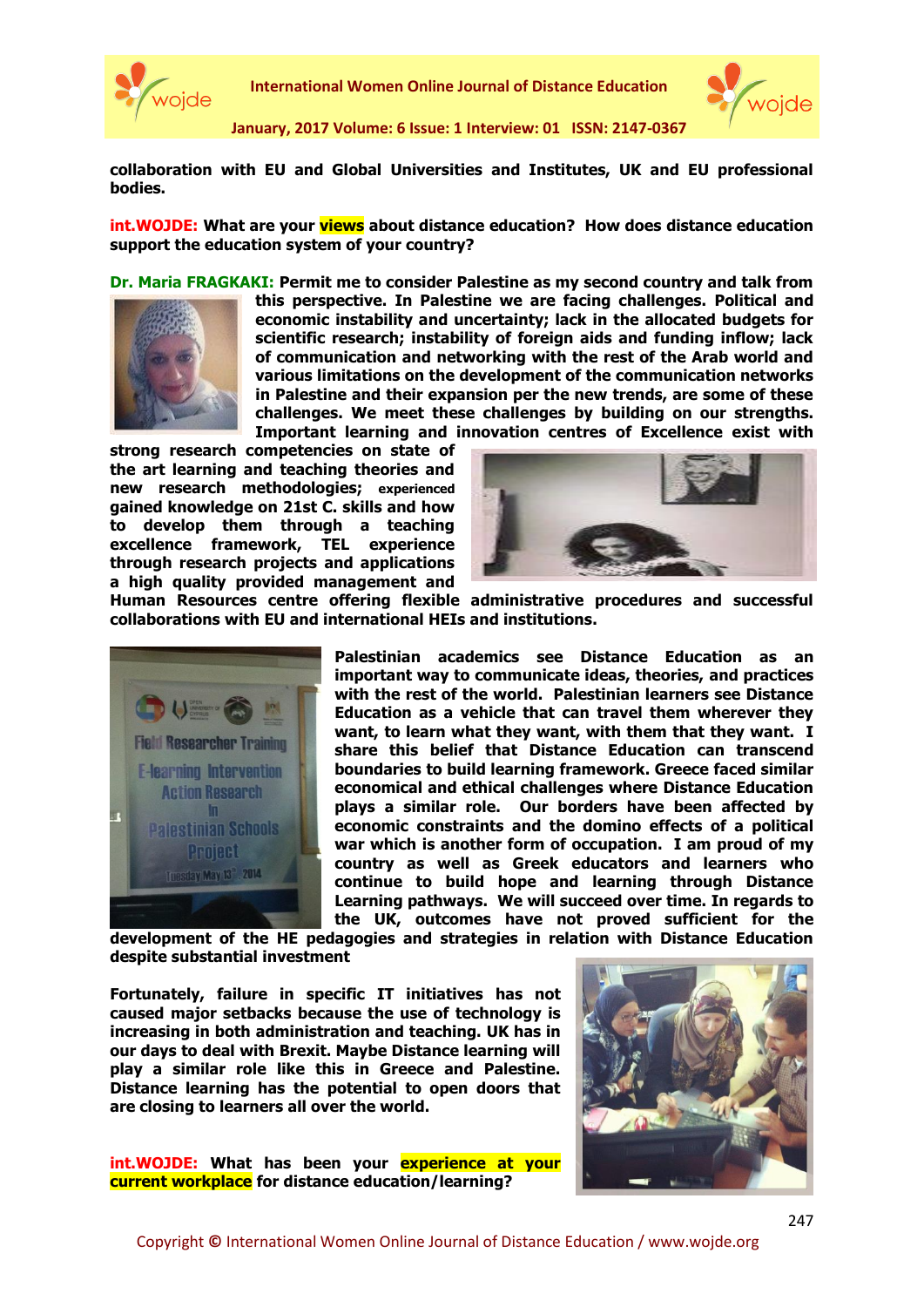



**Dr. Maria FRAGKAKI: I participated in 4 initiatives and networks relating to e-learning emerging technologies and state of the art theories and methodologies- I am full Member of the European Distance and e-Learning Network (EDEN), Member of the Association for Learning Technology (ALT) Academy; full member of the Hellenic Information and Communication Technologies in Education Scientific Union; and full member of the Hellenic Network for Open and Distance Education. The close relation among these initiatives and networks keeps me updated on practices in the Technology Enhance Learning field in HE and, more specifically, in e-learning.**

**Currently I work as Senior Research fellow in Higher Education at the Al-Quds Open University of Palestine, which is my main affiliation, where I manage EU funding projects exploring elearning educational policies and state-of-the-art theories and practices in Higher Education. I also am a Senior Researcher in the King's College University of London and Program Leader and lecturer in the Open University of Cyprus. My collaboration with the Open University of Greece relates to tutoring for an MA Professional Development Program in Special Education.**





**As Senior Research fellow in Higher Education for the Al-Quds Open University, Palestine. I am leading the University's research activities enriching my institution's e-portfolio with new research methodologies that handle big data and bridge the gap between quantitative and qualitative research methodologies. I am acting as Scientific Consultant for the University, on Learning and Teaching Excellence and Continuous Professional Development in Higher Education in relation with e-learning**

**I am developing consultancy funding with the collaboration of my institution colleagues for the Erasmus+ Programme, for several calls relating with e-learning. For example" Capacity building for Higher Education"; "Developing Learning Languages for Non-Native Speakers"; "Joint master in Knowledge Management"; "Joint Master Program in Data Science" & "Data Science Research Centre"; "Develop Educational Technology M.A. Program in Palestinian Higher Education Institutions and Strategic Partnership for Higher Education" are some of the research proposal we are preparing to submit.** 

**In paralel, I develop my research skills in Distance Education collaborating with King's College University of London as Senior Research Fellow.**

**Research design, review and analysis of the current UK and EU elearning Educational Policies in Higher Education and exploration of TEL a key component in UK and EU institutional Policies and the** 

**impact of TEL Central Policies to Local/Institutional level and vice versa are main tasks for the literature review that is carried out under a broader collaborative research initiative between the University of Hyderabad in India and King's College London in UK. I am also leading the "Learning & Teaching in Open and Distance Higher Education" elearning MA Programme as Programme Leader and Lecturer at the Open University of Cyprus, specifically developing the Curriculum of Studies, the learning activities, the assignments, and the assessment criteria; designing and constructing the University's Learning and Teaching Platform; Mentoring the Academic Tutors of the Course and lecturing in one of the course's module and supervising MA dissertations;**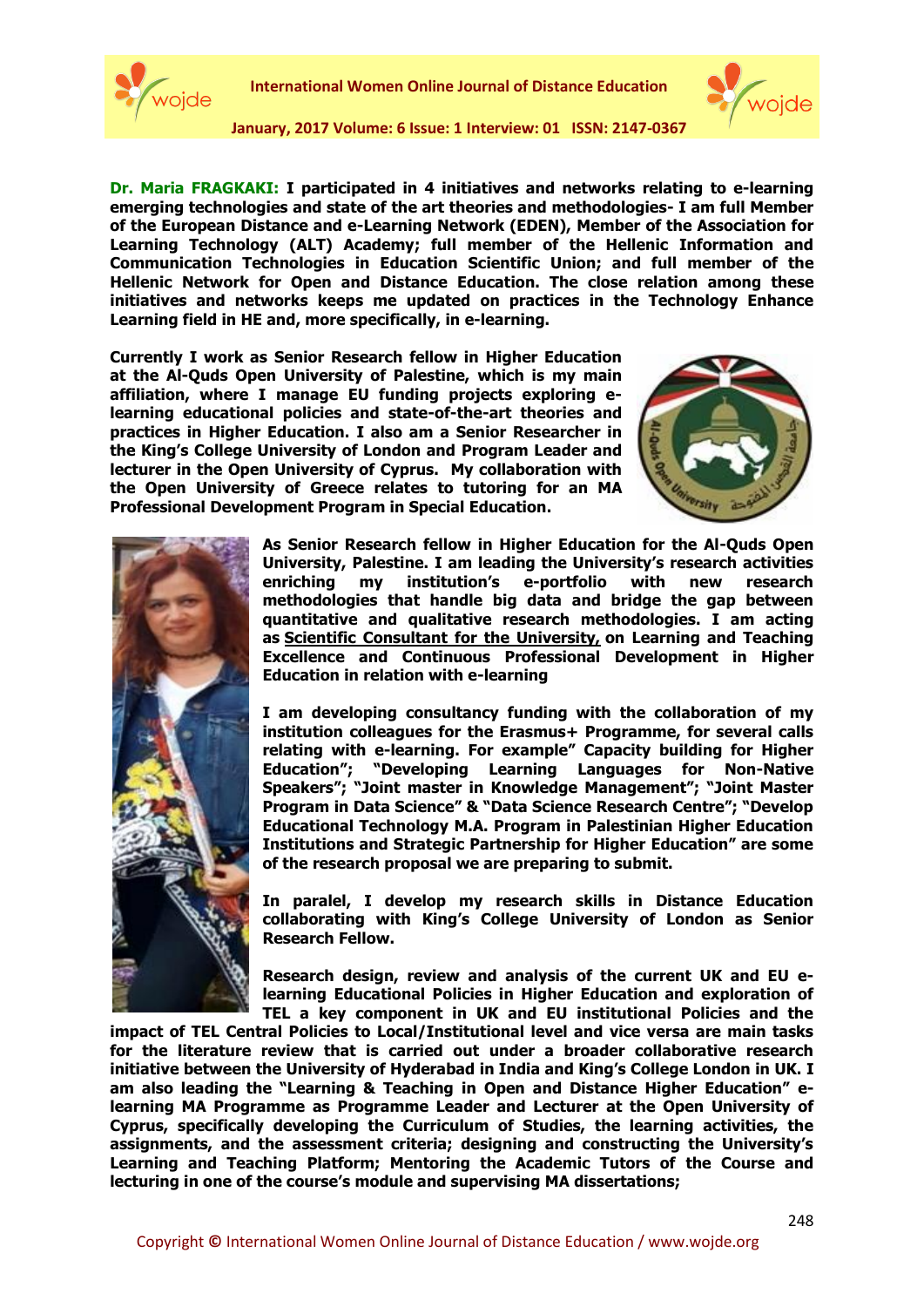



**Moreover, as Lecturer at the Hellenic Open University I am lecturing the e-learning MA Module "Special Education for students with verbal and writing difficulties" of the "Education Studies" Course and supervising PG Dissertations.**

**My collaboration on Distance Education and within Distance Education in all these countries enhances my experience in the subject domain, providing me the opportunity to share it with my Palestinian colleagues.** 

**My main target is, by providing Al- Quds Open University, to gain experience in Distance Education and technical competencies, networking collaboration and openness through Distance Learning, Teaching and Distance Professional Development, to "open the boarders" and use Distance Education as Palestinians' learners bridge to all the world.**

**int.WOJDE: What are the advantages of distance education model of learning over traditional model of learning?** 

#### **Dr. Maria FRAGKAKI: To quote the OECD (OECD 2003a: 115).**

**"The explosion of knowledge about the brain and the nature of learning, combined with the growing power of technology, created the potential to transform even the most fundamental unit of education - the interaction of the teacher and the learner; as a result, the characteristics which defined the successful education systems of, say, 1975, are unlikely to be those which will define success in the future".**



**The advantages for Distance Education can be new ways of learning (e.g. blended learning, flipped classroom); new cycles of collaboration inside institutions, like "elearning cycles"; and broadband connectivity to bridge the 'digital divide' for individuals and disadvantaged groups. Other advantages include support for senior managers, supervisors and (in larger businesses) the IT department which can produce 'e-learning cycles' which align business strategy, examination of competencies and measurement of performance gaps by setting learning objectives, capturing tacit knowledge within the organization, and developing e-learning content, delivery and evaluation where necessary. "Less assistance", "less effort" and "less time" are the objectives for academic lecturers and university students. There are other objectives but these are the crucial ones for me.**

**int.WOJDE: Why do you think people prefer attending distance education instead of traditional education?** 

**Dr. Maria FRAGKAKI: Distance Education opens the door to learners to a more flexible and efficient Higher Education Institutions that would not be accessible otherwise. They have multiple ways to learn, particularly, when 'blended' learning is combined with traditional classroom-based learning. The MOOC phenomenon," offers so many advantages for large-scale courses to learners to enrich their professional development while learning from almost anywhere- from their sofa, their bed or where they are most comfortable.**

**People attend Distance Education Courses because they offer students flexible options to study… from distance and" support them for lifetime learning, including flexible and parttime study, as part of promoting, retraining and preparing people for the future labour market. Distance Education for me is a kind of statement setting out a HE Institutions commitment to widening participation and fair access. They reflect democratic values.**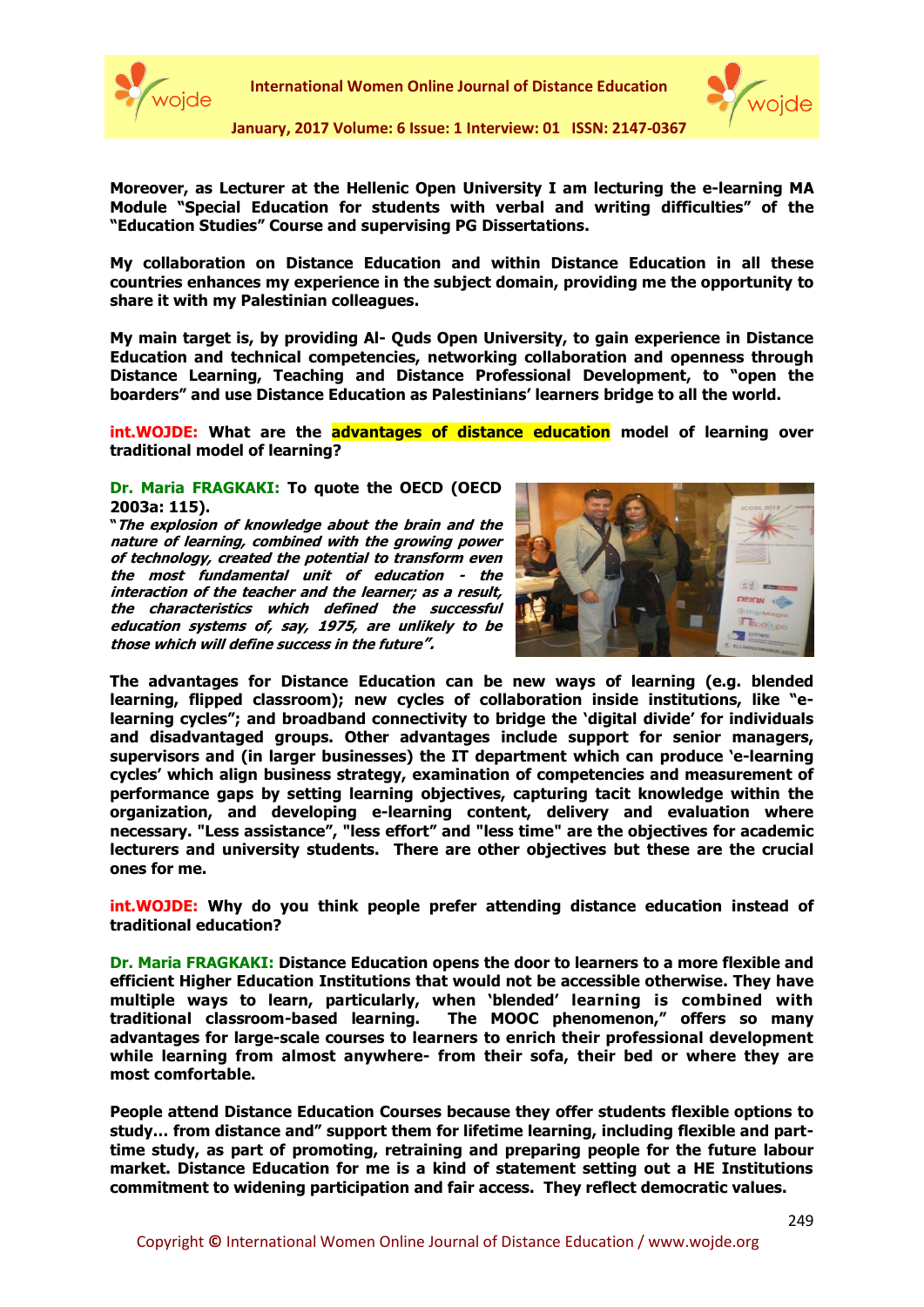



#### **int.WOJDE: What are your suggestions for distance learners?**

**Dr. Maria FRAGKAKI: Try to use alternative distance methodologies. Escape from your learning norms. Live the magic to work with unknowns inside virtual rooms, to share a smile- even within a graphic- to raise your hand explain your opinion or debate with respect, even without knowing the learner with whom you are debating. This is the way to teach him. Solve problems by distance, collaborate with other learners for all the world, co- create roadmaps, propose new ideas, and share your cultures. Don't use Distance Education as the poor relative of education because of a need or because technology offer this affordance to you. Use Distance Education as a dynamic vehicle to travel the world, to deepen your knowledge, to cultivate 21s Century skills, to understand the world and change it. Be human. You are not an avatar in a virtual world. You are Maria, you are Mahmoud, you are Ugur. You are a team with a warm soul and common problems that all adults are facing. Share. Respect.** 

#### **int.WOJDE:** What are your **suggestions for distance education instructors**?

#### **Dr. Maria FRAGKAKI:**

 **Create interesting learning environments. Don't just transfer or stimulate a traditional course to a distance one.**

- **Investigate your learners needs in the beginning of your course.**
- **Make necessary changes. Don't be afraid to test new ideas.**
- **Empower lecturers to use their potential and their learners needs;**
- **Give direct access to the teaching to the policy makers.**
- **Enable learners' communities of practice networking.**

 **Create dialogue among educational stakeholders and learners through learning activities, with questions and responses not only requirements.**

 **Develop a structure dialogue among lecturers to design TEL activities and use OER and technology tools- technology offer them the feedback on their initiatives.**

 **Integrate virtual field trips to the teaching process to bring STEM subject closer with technology.**

**Organize well the learning material- that is what navigate your learners.** 

 **Use challenging learning activities and assignments. SWOT analysis, diagnostic assessment, co-authoring, enrichment of the existence activities with their ideas.**

 **Use technological free and flexible tools. Share boards, shared docs, presentations, communication environments, social networking, discussion boards.** 

 **In concluding, don't design and instruct a distance framework only with whatever you already know but with an open mind to accept new ideas and a creative hand to meet new challenges. Innovate.**

## **int.WOJDE: What are your suggestions for distance education administrators?**

**Dr. Maria FRAGKAKI: Seven policy consequences are proposed from several researchers as necessary to be considered for elearning programs in H.E. These I will propose to Distance Education administrators;** 

**access,** 

- **quality,**
- **affordability,**
- **productivity,**
- **completion,**
- **costs per student and**
- **skills shortage.**

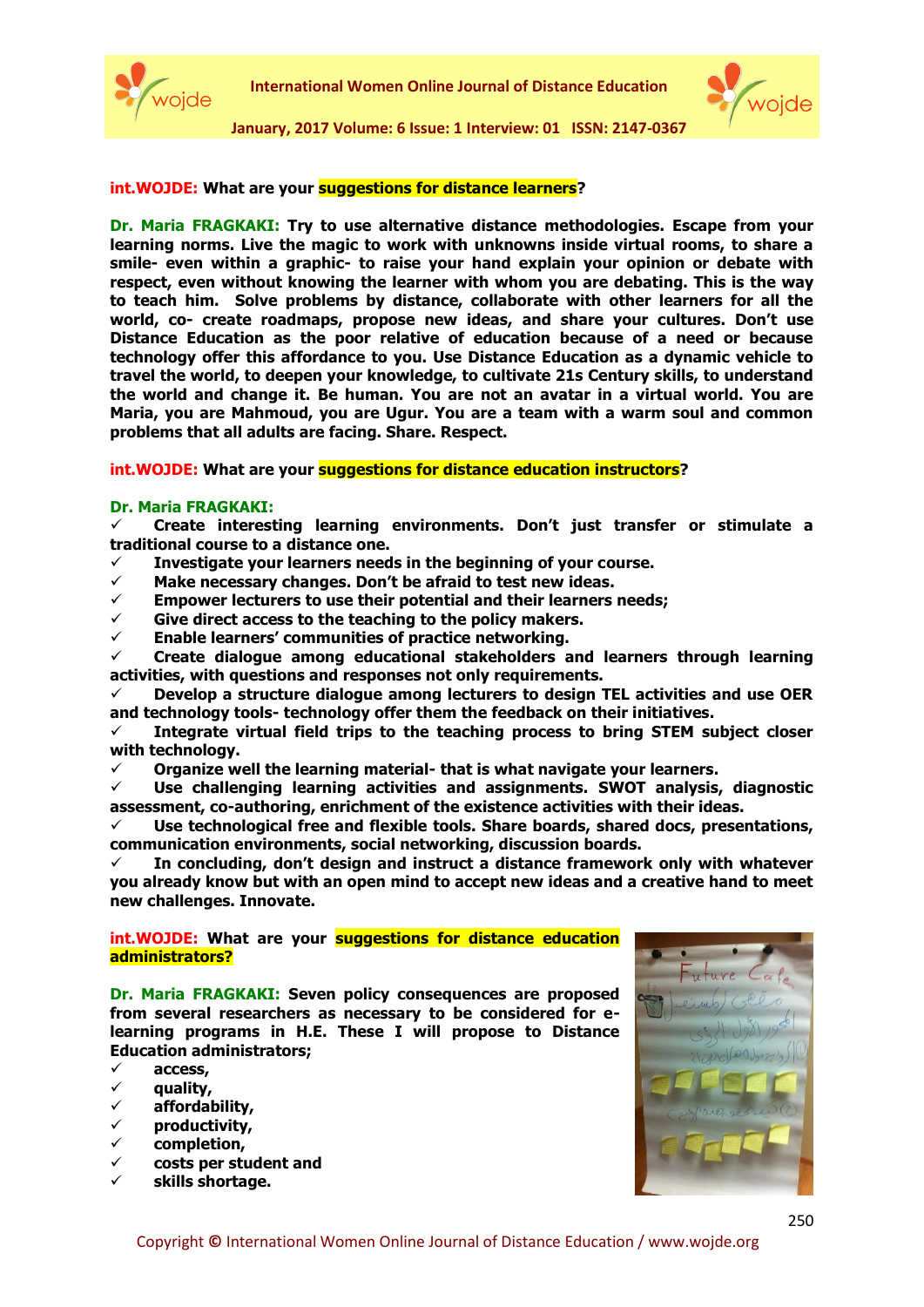



**These considered being indicators of attainment and success, for e-learning to facilitate learning. e-learning should be a support mechanism and not just a system. Strategic elearning policy discourse and e-learning policy should be a top priority for government and university leaders as Oake argues (2010)**

**int.WOJDE: Which areas of distance education have you been involved so far, and what are some of the lessons you have learned from them?** 

**Dr. Maria FRAGKAKI: I am an e-Lecturer. I am an academic developer. I have been students from distance. I am student from distance. I am lecturer in Distance Education. I teach "Distance Education". I teach "Special Education" through Distance Education. I am Distance Education Programme Leader in a MA Course. I have learned that Distance Education is a magical field full of adventures, affordances, ideas, and common dreams. I have also learned that Distance Education it is not only a need to overcome economic crisis but a bridge to connect those that could never be connected. I have learned that Distance Education make me to learn equal** 

**with others, to collaborate easily with others and to produce new knowledge with others cultivating new skills.** 

**int.WOJDE: Did you have supportive practices/programs for the education of women and girls through your work at University?**

**Dr. Maria FRAGKAKI: Unfortunately, I hadn't this chance until know. This was because I didn't feel the need working for countries that didn't had an obvious discrimination between women and men. But this is my next research task. I want to empower girls and woman role inside schools and universities.** 

**As I commented to one of my MA student dissertation, that is about women's' role in relation with digital skills, she should explore and break the stereotypes that women are not good enough with technology and are not capable to have STEM positions.** 



**My experience in UK is that most of the TEL roles in UK Universities are held by women.**  And, yes, they are so knowledgeable and capable, as myself  $\odot$ .

**int.WOJDE: As a woman, what do you think should be done for a more effective distance education of women?**

**Dr. Maria FRAGKAKI: Follow the same routes that we follow for men. No difference. No difference at all. We are all learners. Distance Education provide specific environments and tools. So we both women and mean have double click the "start" button and dive in the magic world of distance education. With scarfs, without scarfs, with dresses, trousers or pizzamans. Just go for it!**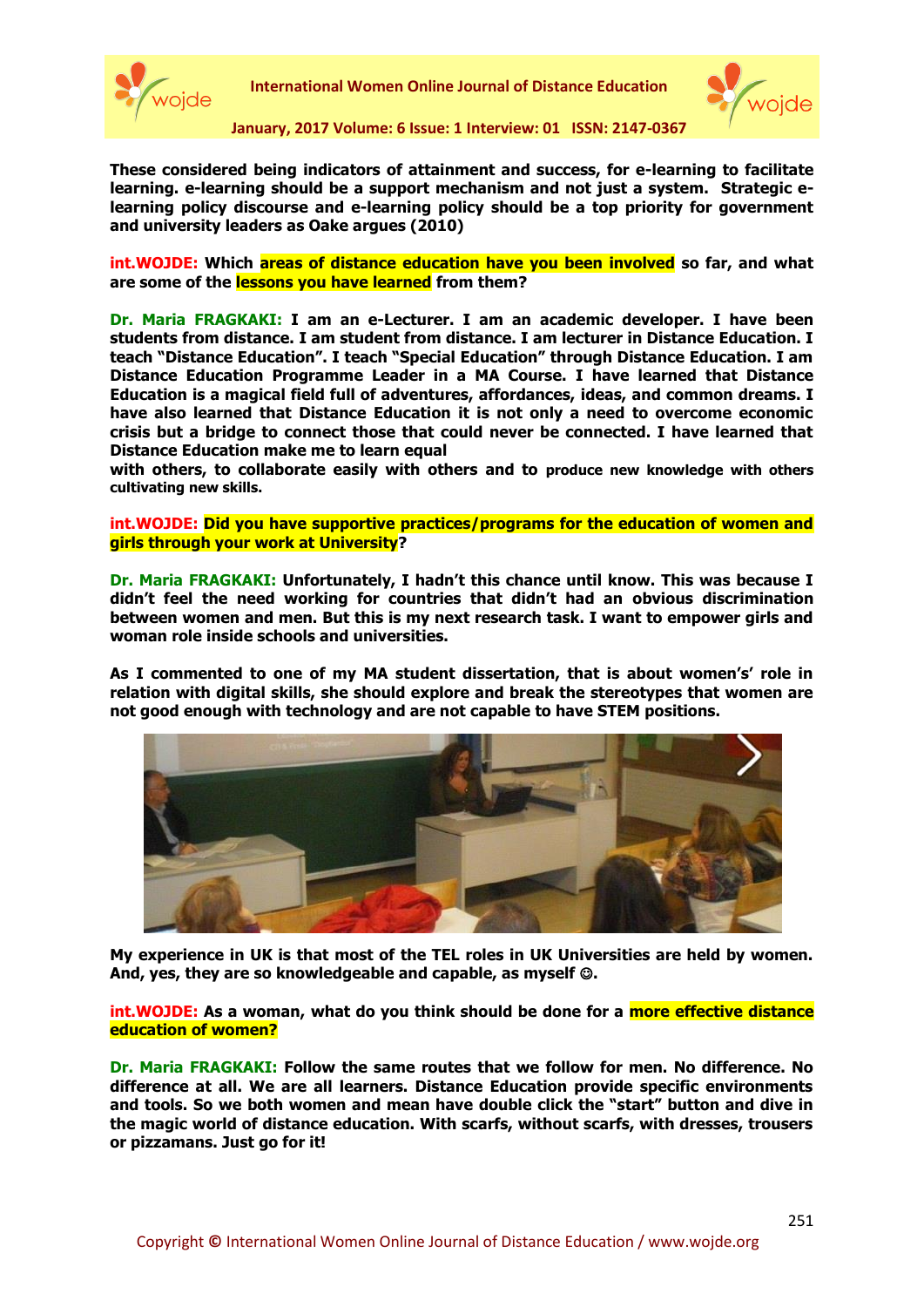

**International Women Online Journal of Distance Education**



**January, 2017 Volume: 6 Issue: 1 Interview: 01 ISSN: 2147-0367**

**int.WOJDE: You must have had interesting experiences during your work in distance education. Could you please tell us about some of those?**

**Dr. Maria FRAGKAKI: I will share one moments that I will not ever forget. A moment that last a year. It was in Palestine. I was working for the E-PAL project in Palestine, two years ago, as scientific expert in Distance Education for the Open University of Cyprus. The name of the project we run was "eLearning Curriculum in Palestinian Primary and Secondary Education" Project. My core target was to integrate education technological environments in Palestinian Education towards 21st c skills and also consulting to the Ministry of Education and Higher Education in Palestine on new education strategies and e-learning policies.**



**As EU citizen and woman, it was the first time that I felt on the one hand how cultural differences, political problems, geographical and political isolation could** 

**affect Education learning outcome and disturb equal Education for all and on the other hand how Distance Education could play the alternative role of bridging these socialpolitical-cultural gups, open roads and create roadmaps.** 

**It was one of the happiest moments of my life when we run teleconferences from distance, shared education material, communicate, developing resources and be educated.**

**int.WOJDE: Have you ever faced gender discrimination at your institution?**



**Dr. Maria FRAGKAKI: This is a difficult question to answer- not because I do not have an answer but rather because gender discrimination in EU countries is usually expressed in a subtle context related to decisions about not being included in a team, not being appointed to a position or not having your opinion count as being as reliable and valuable as those of a male colleague.**

**int.WOJDE: Our thanks go to Dr Maria Fragkaki for sharing her invaluable distance education/learning experience as a female** 

**professional with the int.WOJDE readers.** 

**Dr. Maria FRAGKAKI: Thanks to intWOJDE that gave my the chanche to share my views and experience on Distance Education. Open dialogues and free sharing of personal oppinions are the center of a democratic environment. Distance Education, Open**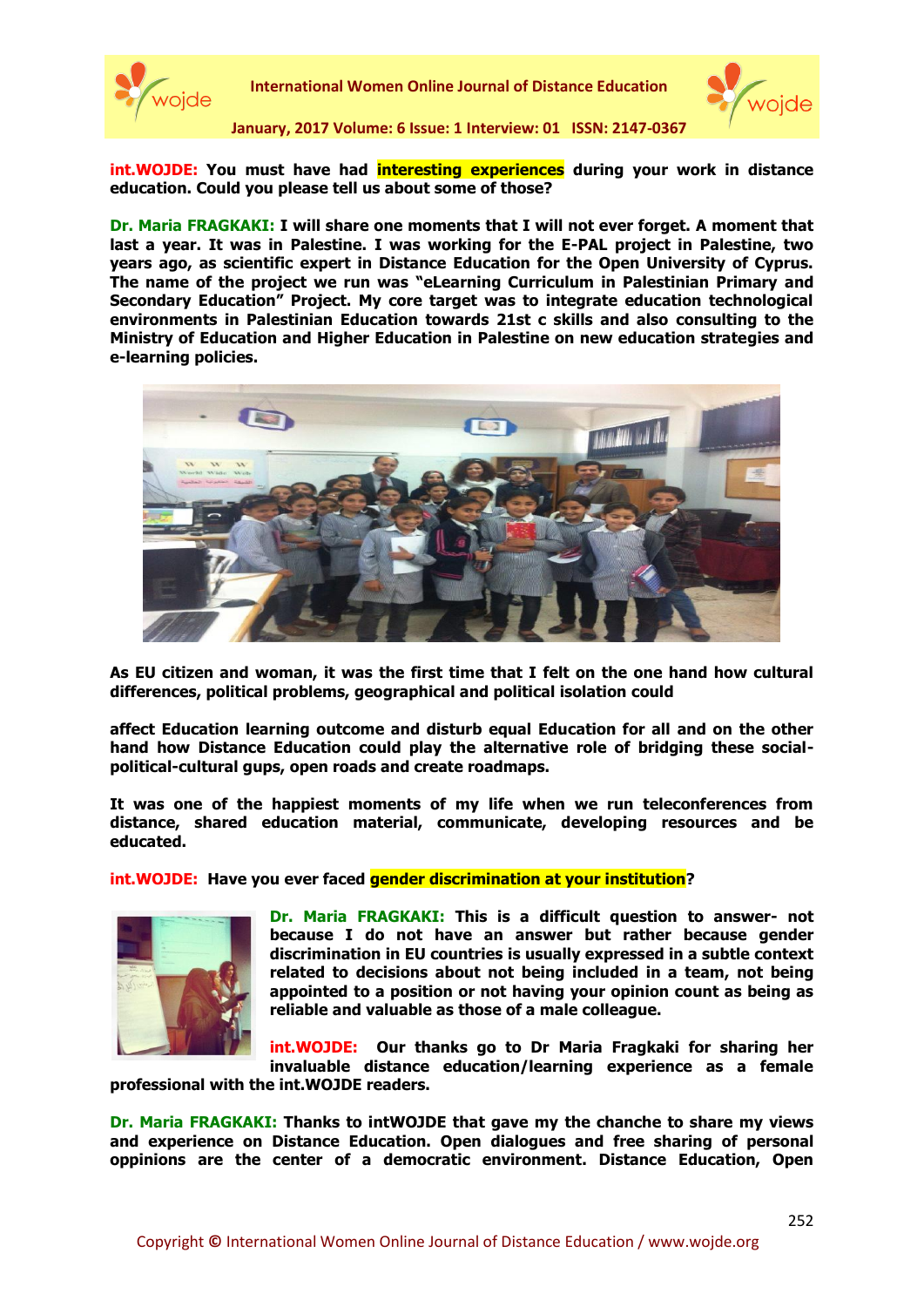

**International Women Online Journal of Distance Education**



**January, 2017 Volume: 6 Issue: 1 Interview: 01 ISSN: 2147-0367**

**Education Resources and Learning Communities have the role of the Online Democratisation.**

## **BIODATA of MARIA FRAGKAKI**



**Dr. Maria FRAGKAKI holds a Bachelor in Education Studies (Pedagogical Academy of Piraeus, 1986), a Postgraduate Diploma in General Education (Univ. of Athens, 2000), a Postgraduate Degree in Information Technology in Education (Univ. of Athens, 2004) and a Ph.D. in ICT in Education (Univversity of Athens, 2008). She how managerial in the public and private educational sectors.** 

**a Primary School Teacher (1991-2014); has taught an undergraduate program at the University of Athens on the subject of ICT in Education (2001-2003); taught a class on Disabled Access Education (2008-2010); worked as an**  Adjunct lecturer at the **University of Patras in the Postgraduate Program "ICT in Education"** (2009-2011); she **was a Tutor at the Hellenic Open University on the subject "Distance Learning" using ICTs, from 2008 to 2013.**

**She have an ongoing the state of collaboration with the Ministry of Education, the Organisation for the Further Training of Teachers and the Pedagogical Institute on the same subjects.** 



**She has an extensive teaching experience, 23 years in total, as** 

**She is an evaluator on ICT teaching material at the Computer Technology Institute and Press-Diophantus. Her managerial experience concerns the coordination of several innovative research and training programmes.** 

**She has broad international experience as a pedagogical expert in Technology Enhanced Learning in Education and Special Education and I have been a guest speaker at international meetings on ICT in Education.** 

**Her research is focused in the areas of e-Learning, online learning communities, ICT socio-political learning theories, Action Research, ICT in Special Education, Emancipatory TEL, innovative research and problem solving methodologies, reflective-critical models for the educational field, Global, Sustainable and Critical Education.She has contributed to: design of emancipatory implementations of social-political TEL solutions; eLearning and Blended Educational Environments; Critical MOOCs, creation of authentic TEL educational scenarios for children with special needs; design of educational models for exchange of transformative knowledge among stakeholders; educational software development (design and implementation) for Professional Development.She has managed and successfully completed several EU, Middle East and National e-learning and foresight research projects.** 

**She has coordinated and co-authored several innovative studies on the future of professional training through Emancipatory TEL and MOOCs.**

**Furthermore, she haw served as a Principal of a Primary School in Athens that belongs to the 100 ICT e-mature schools in Europe, in the framework of the ODS EU project. She currently serves as an educator-researcher at the Research Academic Computer Technology Institute & Press- Diophantus**